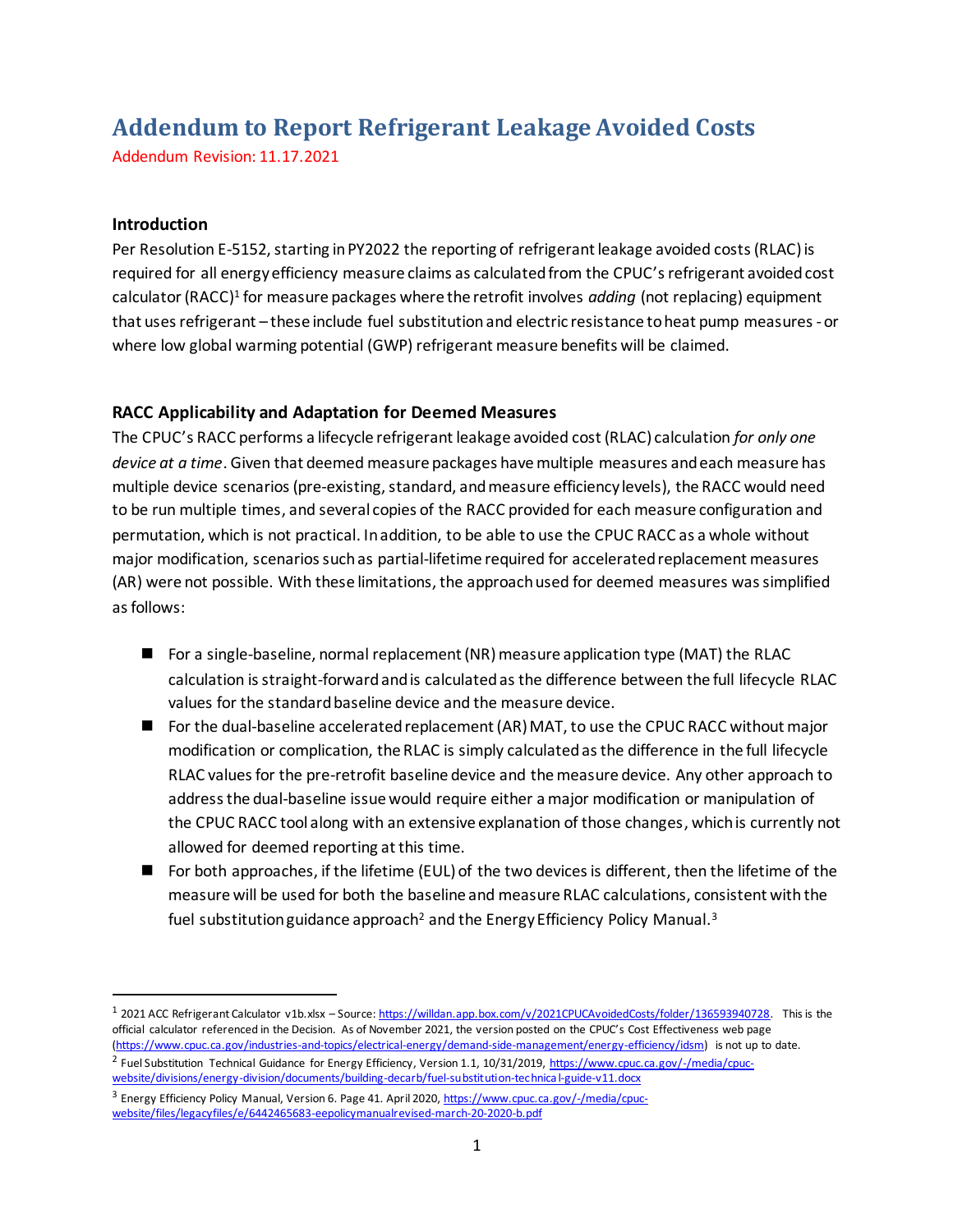#### **Deemed Measure RACC Workbook**

The SCE team developed a Deemed Dashboard workbook to develop RLAC values for deemed measures that uses the CPUC's RACC as the core but provides a consolidated output that can be used for the eTRM, cost-effectiveness tool, and claims. This Deemed Dashboard presents the inputs that would be used for the CPUC RACC but calculates the avoided costs for several measures simultaneously in tabular form. For transparency and easy comparison to the CPUC RACC, the Deemed Measure RACC workbook also provides intermediate calculated values, not just the final refrigerant leakage avoided cost. For the same inputs, both dashboards will provide the same RLAC values.

The application issues that required the creation of a deemed measure calculator wrapped-around the basic CPUC RACC, and other key elements of the Deemed Measure RACC workbook include:

- **Equipment type names:** The RACC device type names derived from a California Air Resources Board(ARB) study – are general equipment categories while the deemed measure package and equipment offerings are very specific. A mapping table was developed to map the deemed measure package names to the RACC ARB device type names.
- **Refrigerant charge amount and refrigerant type:** The CPUC RACC ARB-derived average leakage rates and average charge sizes are allspecified per (typical) device but there is no contextual information for these values such as the associated average capacity or size, capacity range, or configuration specifics. However, almost all of the deemed measures use a capacity or sizebased unit basisfor savings - for example cooling is "per ton" - so the RLAC values used in the CET need to be on the same basis as the savings. The CPUC RACC also does not specify a default refrigerant type for each device type. For deemed measures, limited research was conducted to determine the typical refrigerant types and refrigerant charge estimates on a basis consistent with each measure (e.g. per ton, per kBtuh). The values were developed from other CPUC studies such as the DNV refrigerant study. Research was also conducted to identify default refrigerant types for each device. Values and sources are cited in the Deemed Measure RACC workbook.
- "User-specified" instead of "ARB average" values: This option is available in the CPUC RACC for device lifetime, refrigerant charge in pounds and weighted average cost of capital (WACC). The user-specified input option was used to specify the refrigerant charge and WACC values as explained in other bullets below.
- **Modification to CPUC RACC for use as look-up tables:** Some minor modifications were made to the two CPUC RACC tabs that are the basis of the refrigerant leakage and GWP assumptions to use them as look up tables for the deemed measure RACC workbook. No values were changed.
- **RACC Leakage rates and costs used as-is:** The existing ARB average leakage rates by device type were used as-is but as previously explained the ARB device types were mapped to deemed measure names.
- Active device lifetime (EUL): The deemed measure EULs will be used for this input value in the calculations, but deemed measures EULs were typically the same as the Average lifetime values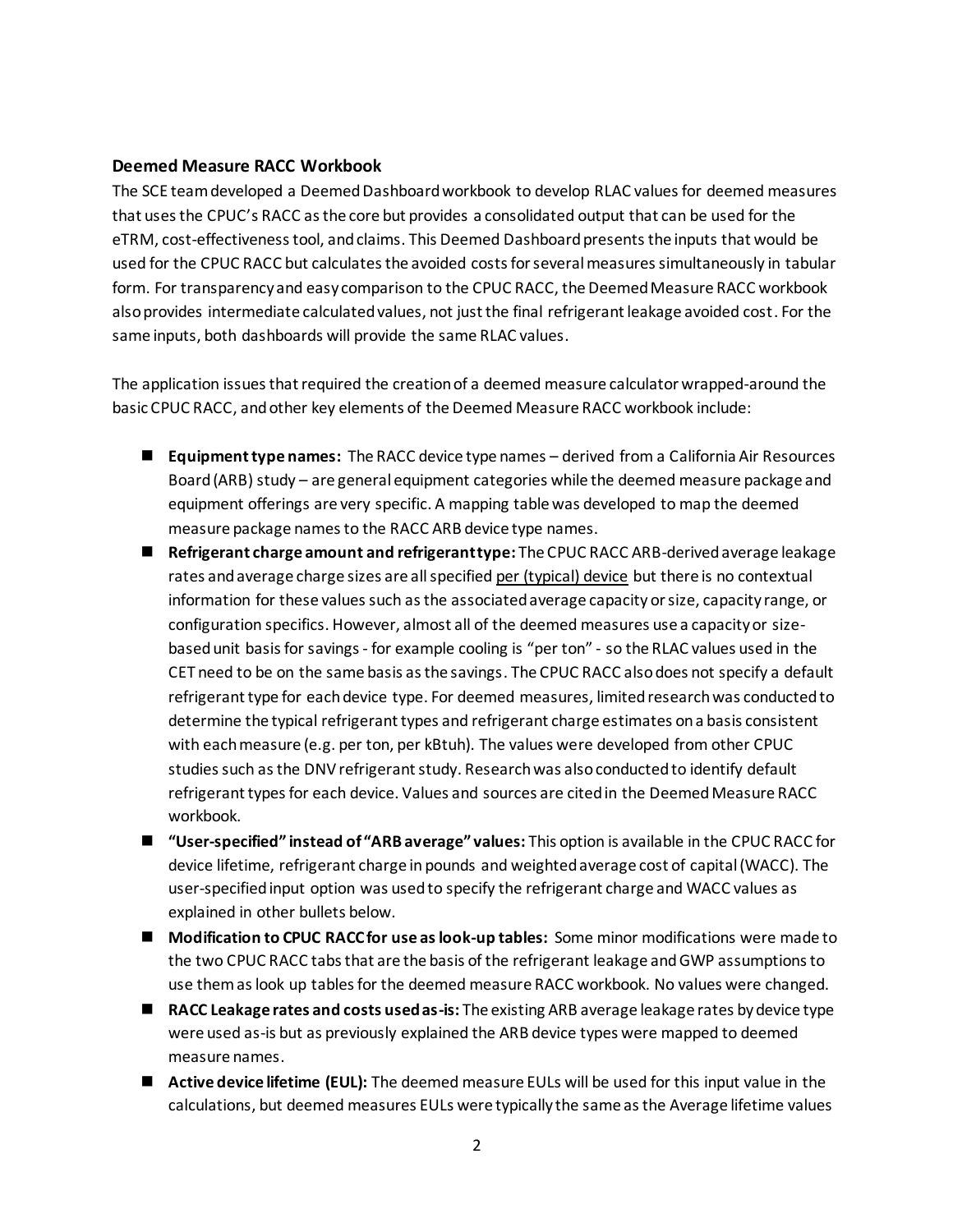used in the RACC. As already stated, for consistency with fuel substitution, the EUL for the measure will be used if the baseline and measure EUL differ.

■ Statewide average WACC: E-5152 directed the use of a "a load-share based average based on SW funding proportions". A specific reference for these values was not provided in E-5152 but additional communication from the CPUC directed use of the values in D.19-12-021, pages 63- 64, Table 1 Electric Funding Split percentages as shown below. Application of the load-share precent weights results in an statewide average WACC of 7.72%.

|       | <b>IOU WACC</b><br>(Nominal,<br>after-tax) | SW Load-<br>share<br>Percent |
|-------|--------------------------------------------|------------------------------|
| PG&E  | 7.81%                                      | 44.5%                        |
| SCE   | 7.68%                                      | 40.0%                        |
| SDG&E | 7.55%                                      | 15.5%                        |

Future refrigerant avoided cost measure evaluations may be supported by an improved version of CPUC's RACC and/or other versions of the calculator consolidated with methods and/or documentation from other related tools (e.g., DNV's prototype lifetime GWP calculator including variables impacting equipment energy operation and refrigerant emissions). WACC value updates would happen under the Avoided Cost Calculator (ACC) updates.

## **RACC Supporting Documentation**

Supporting documentation required for complying with referenced policy includes a copy of CPUC's RACC documenting all inputs used to generate the reported RLAC values including normalized refrigerant charge leakage per unit, and avoided cost outputs for each measure in the measure package. The program administrator's (PA's) measure package updates resulting from this new requirement will be addressed through this addendum and the associated workbook by December 1, 2021. The 2021 submissions will be made via the WPA but future submissions for 2022 and beyond will likely be made via the eTRM. This addendum document and the Deemed Measure RACC workbook will be maintained on deeresources.com.